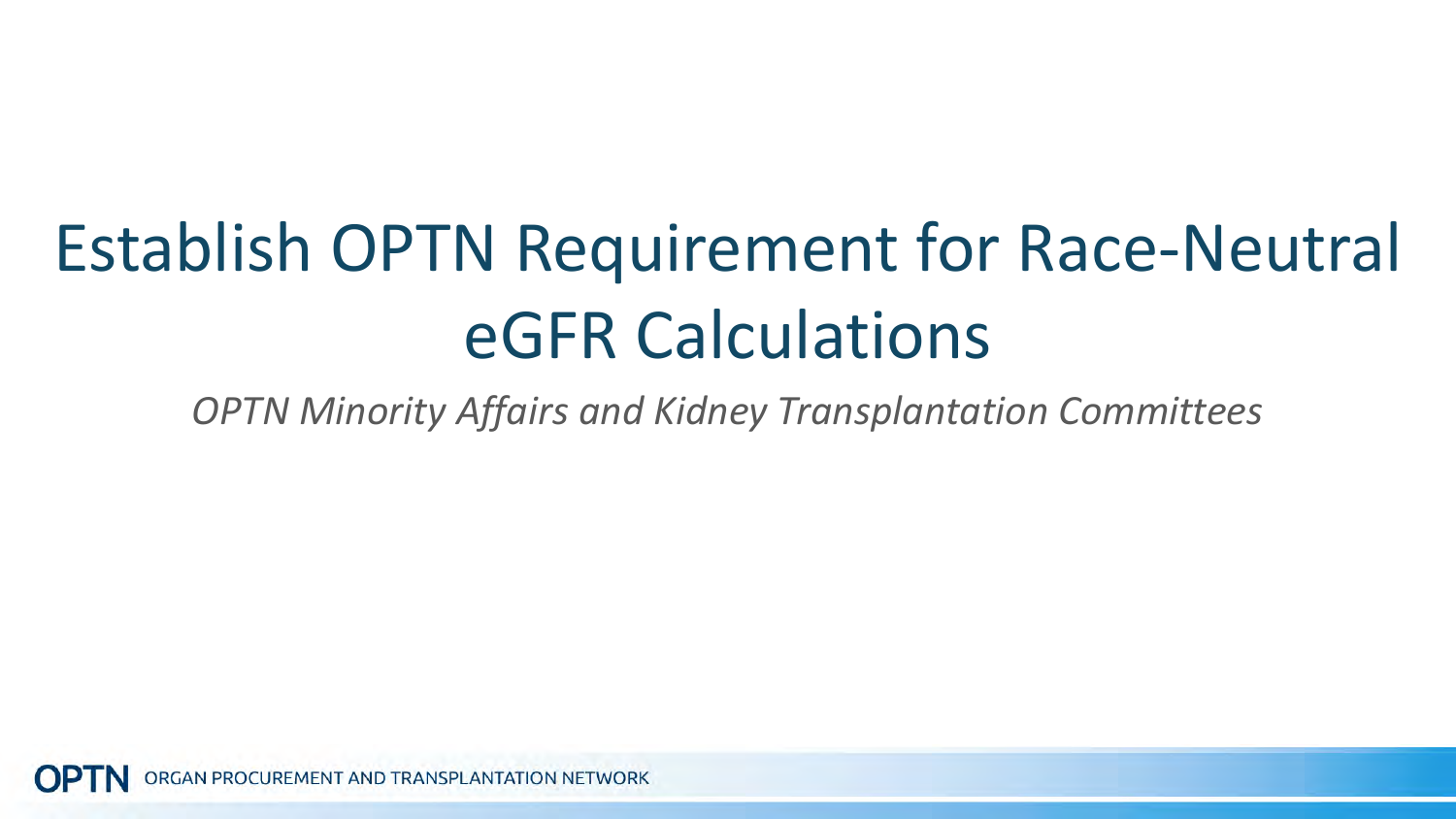## Purpose of Proposal

- *Reassess Inclusion of Race in eGFR Equation Request for Feedback,*  Summer 2021
	- The vast majority of community feedback supported establishing an OPTN requirement for race-neutral eGFR calculations
- The purpose of this proposal is to create OPTN policy that would prohibit use of any race-based variables in eGFR calculations
- **Increase equity in access to transplantation for Black kidney candidates by more** accurately estimating their eGFR values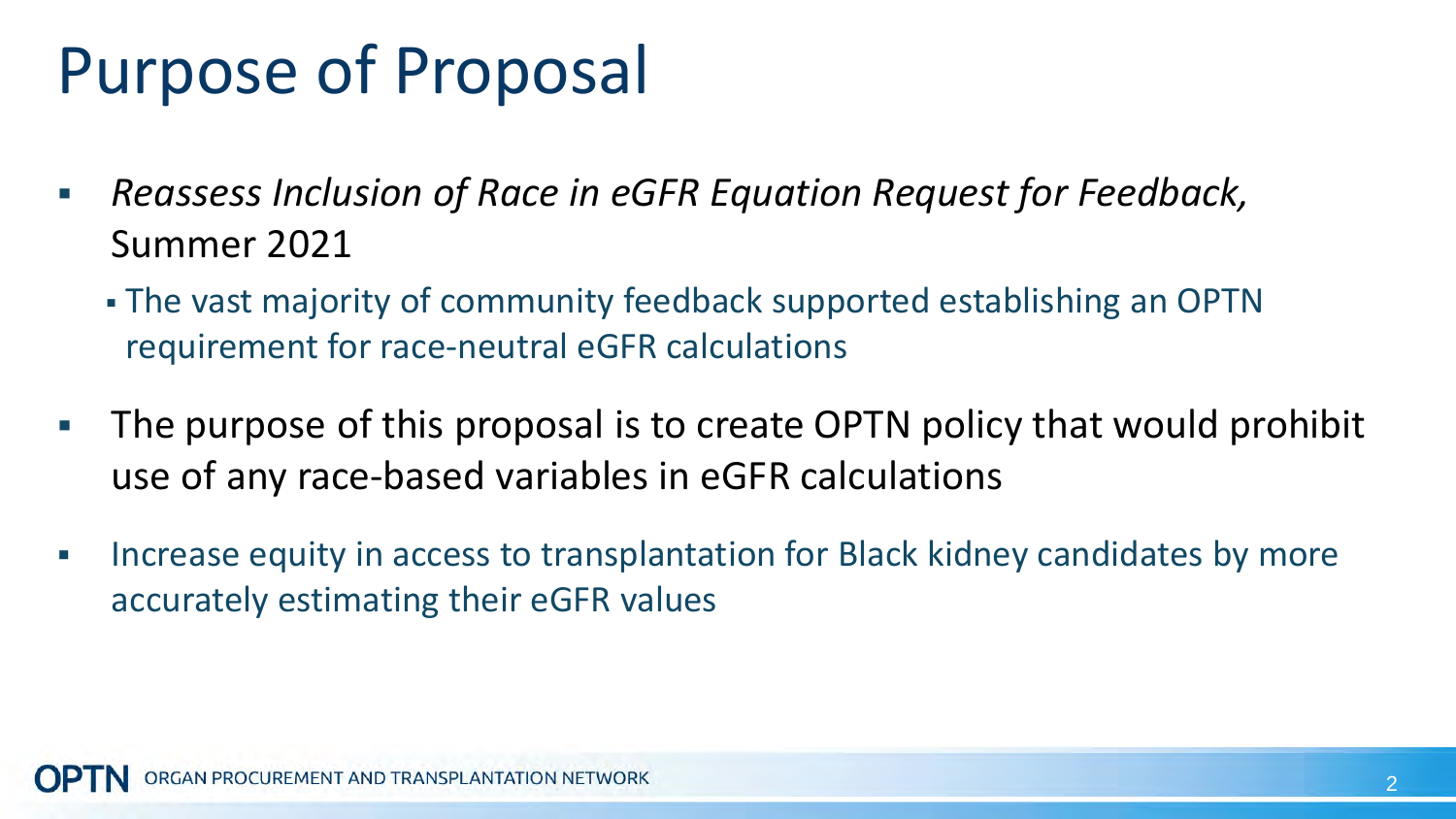### Project Background

- The estimated glomerular filtration rate (eGFR) is commonly used as a surrogate to measure kidney function
- To attain eGFR values, various formulas are utilized, some utilizing Black race as one of the variables
- Recent research suggests that use of the Black race coefficient disadvantages Black patients being treated for Chronic Kidney Disease (CKD)
- Current OPTN policy is not prescriptive of what if any eGFR formula transplant program must use
	- Formulas that include and exclude race are permitted for OPTN use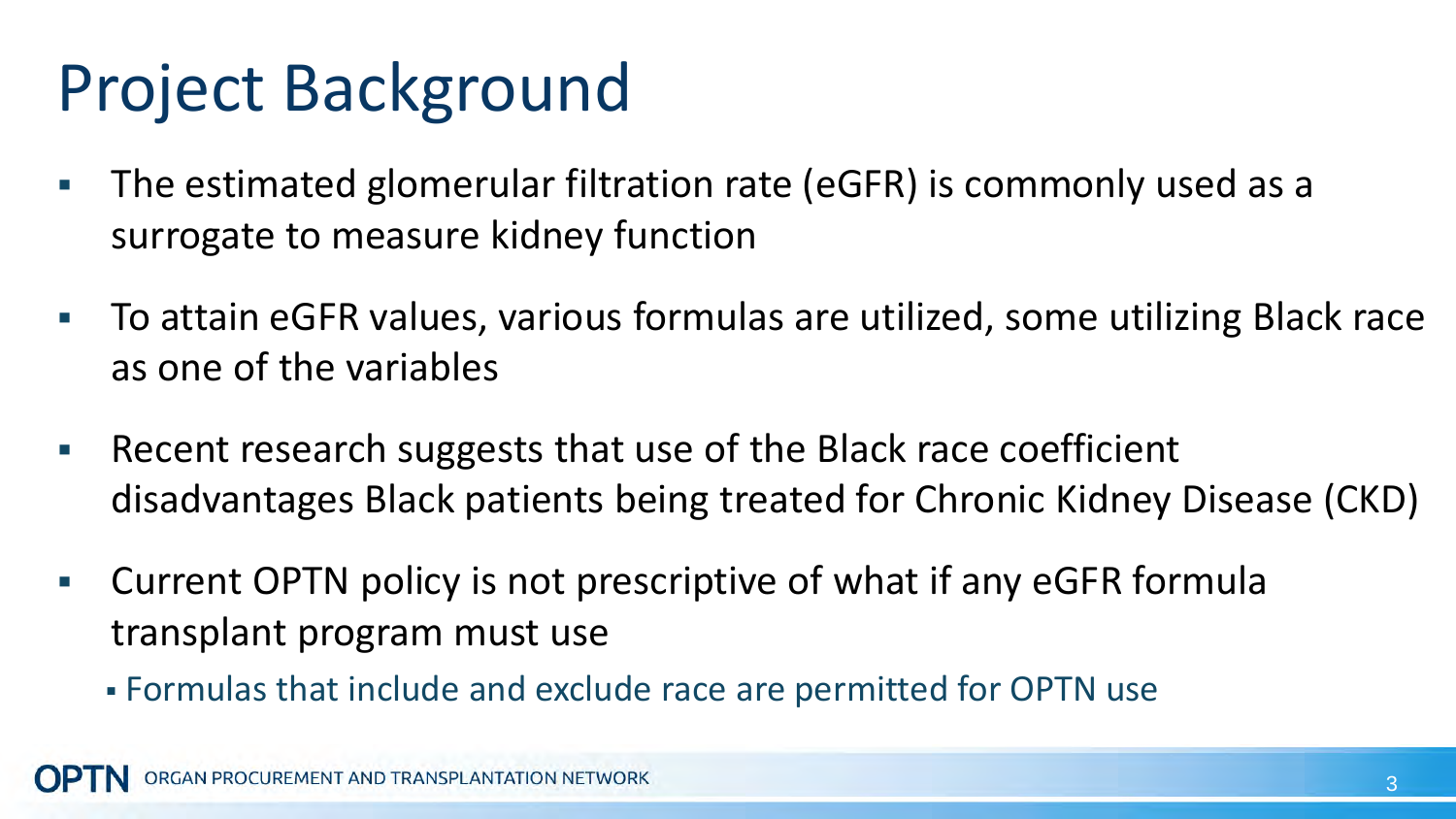# Proposal

- Define Glomerular Filtration Rate (GFR) in *OPTN Policy 1.2 Definitions*:
	- Glomerular Filtration Rate (GFR): A measure of filtering capacity of the kidneys. GFR can be measured directly or estimated (eGFR) using various formulae. Formulae used to calculate an eGFR must not use a race-based variable
- **The proposed definition:** 
	- Prohibits use of formulae used to calculate eGFR that include a racebased variable
	- Applies to all OPTN policies that include eGFR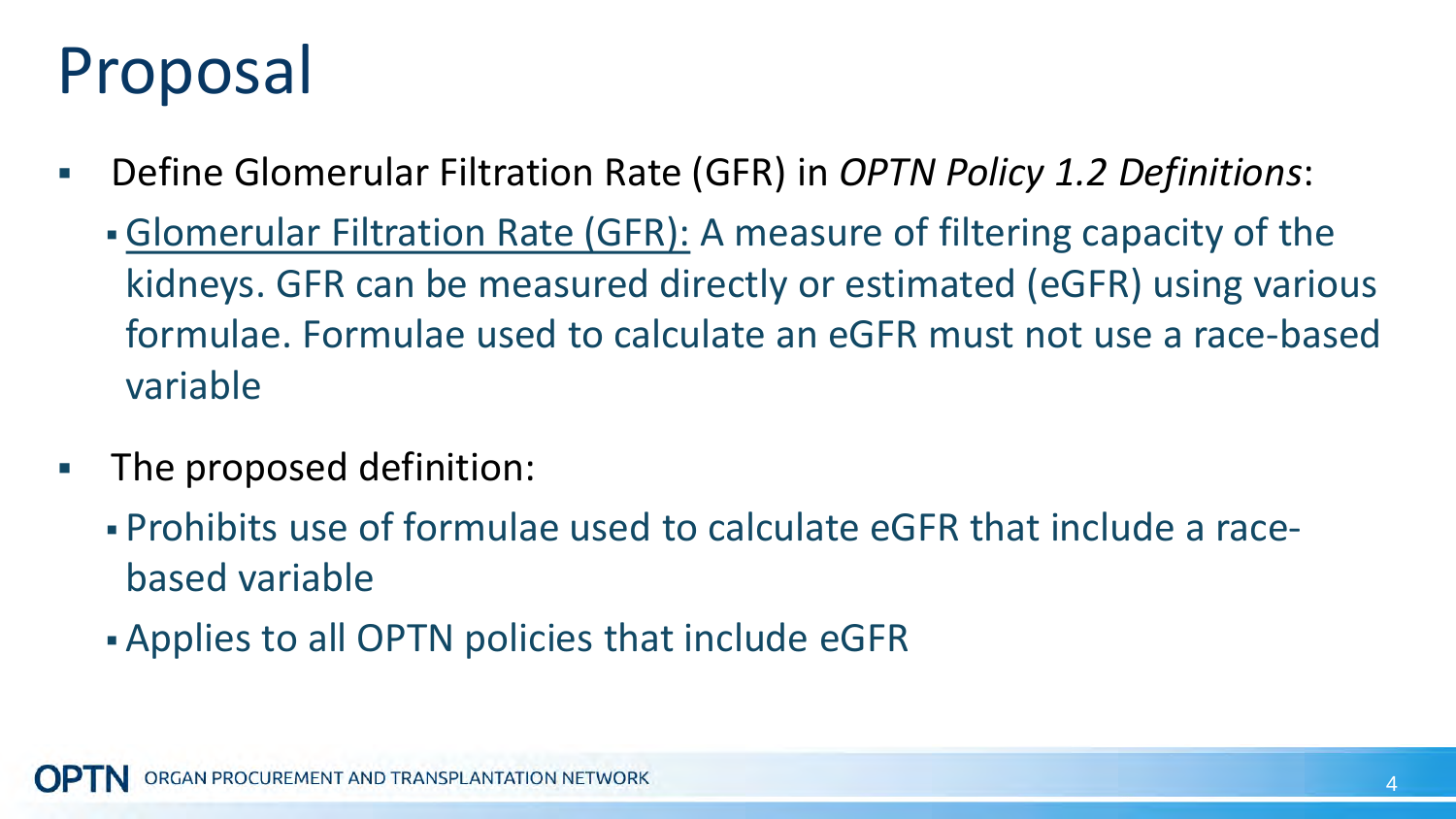## Rationale

- Potential consequences of using the Black race coefficient:
	- Delayed referral for transplant
	- Delayed initiation for qualified waiting time for non-dialysis patients
	- **Impede timely CKD management and contribute to worse outcomes**
	- Exacerbate existing disparities in transplantation
- The Black race variable in the CKD-EPI formula increases Black patients' eGFR by as much as 16%, despite having all other variables in the formula remain equal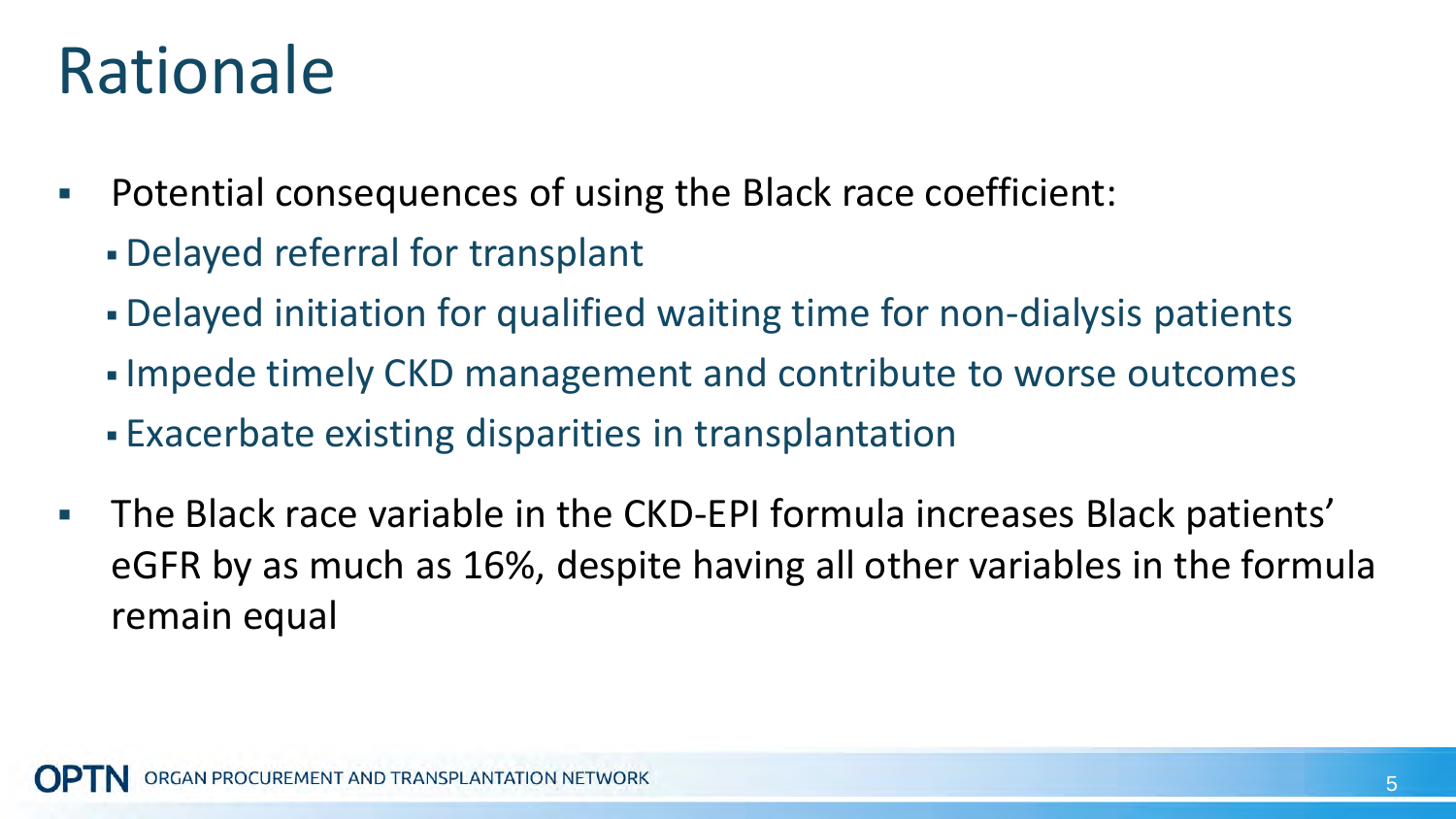## Rationale

- Community response to *Reassess Inclusion of Race in eGFR Equation Request for Feedback* supported an OPTN policy to prohibit use of any race-based variables in eGFR calculations:
	- American Society of Transplantation (AST)
	- Association of Organ Procurement Organizations (AOPO)
	- American Society of Transplant Surgeons (ASTS)
	- Society for Transplant Social Workers (STSW)
	- The Organization for Donation and Transplant Professionals (NATCO)
	- American Nephrology Nurses Association (ANNA)
	- OPTN Transplant Coordinators Committee
	- OPTN Patient Affairs Committee
	- OPTN Ethics Committee
	- OPTN Transplant Administrators Committee
	- Sentiment from 11 OPTN regional meetings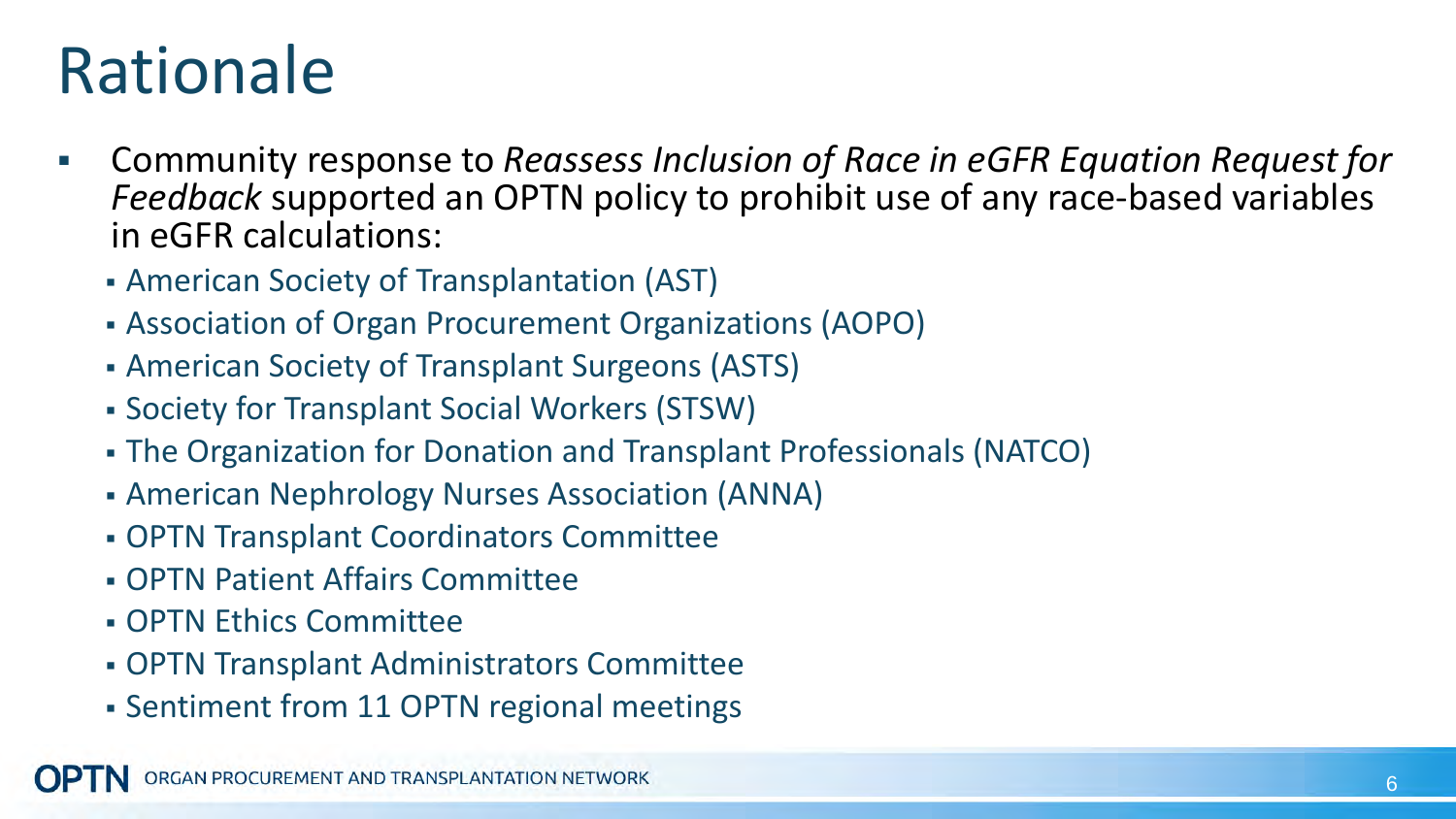## Rationale

- Supportive work from the *National Kidney Foundation and American Society of Nephrology on Reassessing the Inclusion of Race in Diagnosing Kidney Diseases:*
	- March 2021: Released statement asserting that race modifiers should not be included in equations to estimate kidney function
	- June 2021: Released interim report outlining work to date
	- September 2021: Released final recommendations, including CKD-EPI creatinine equation refit without the race variable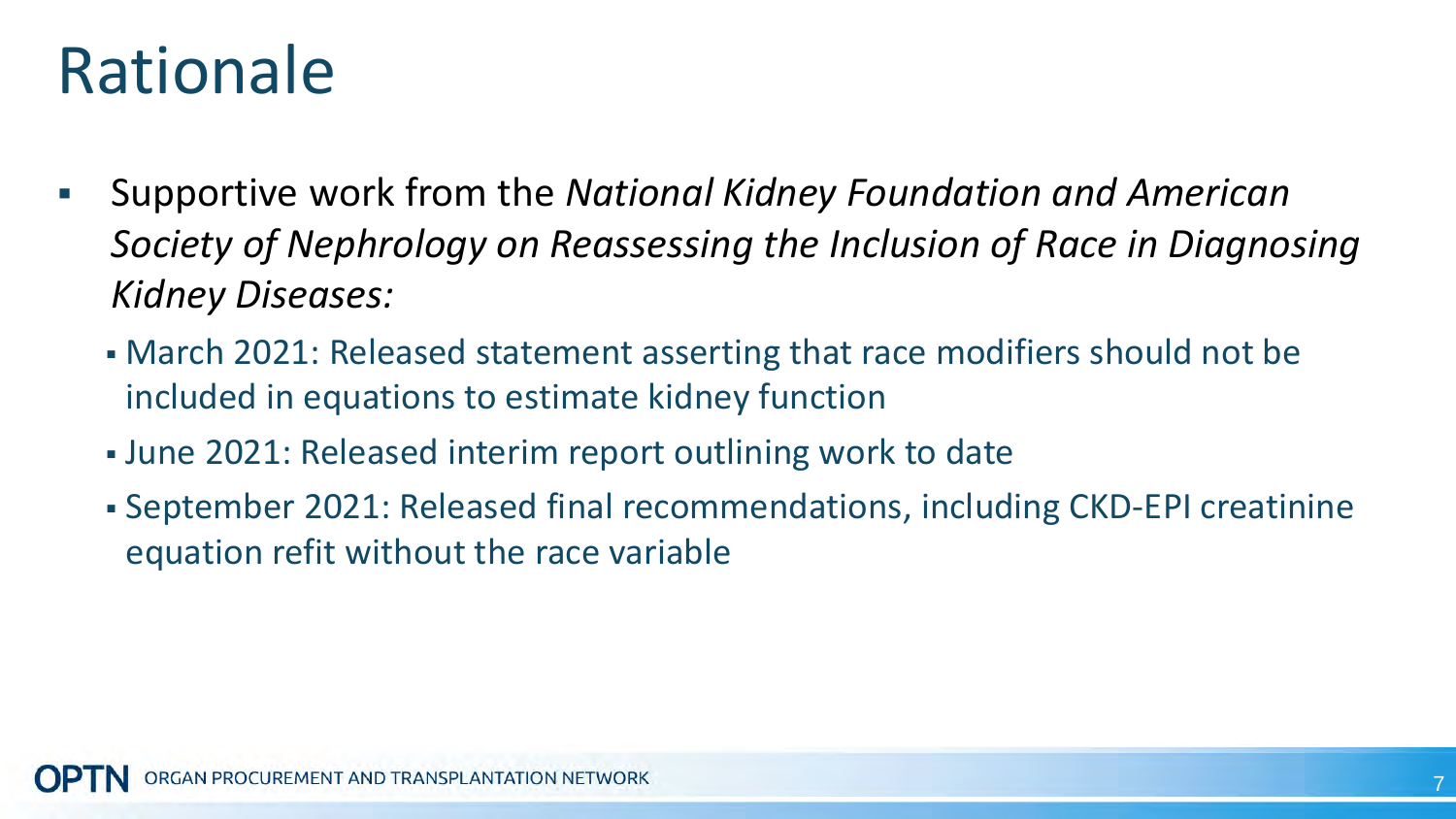#### Member Actions

- If a transplant program's current eGFR calculation includes race they will be required to transition to a calculation without race
	- eGFR calculations that include race-based variables will be prohibited for the purposes of the OPTN